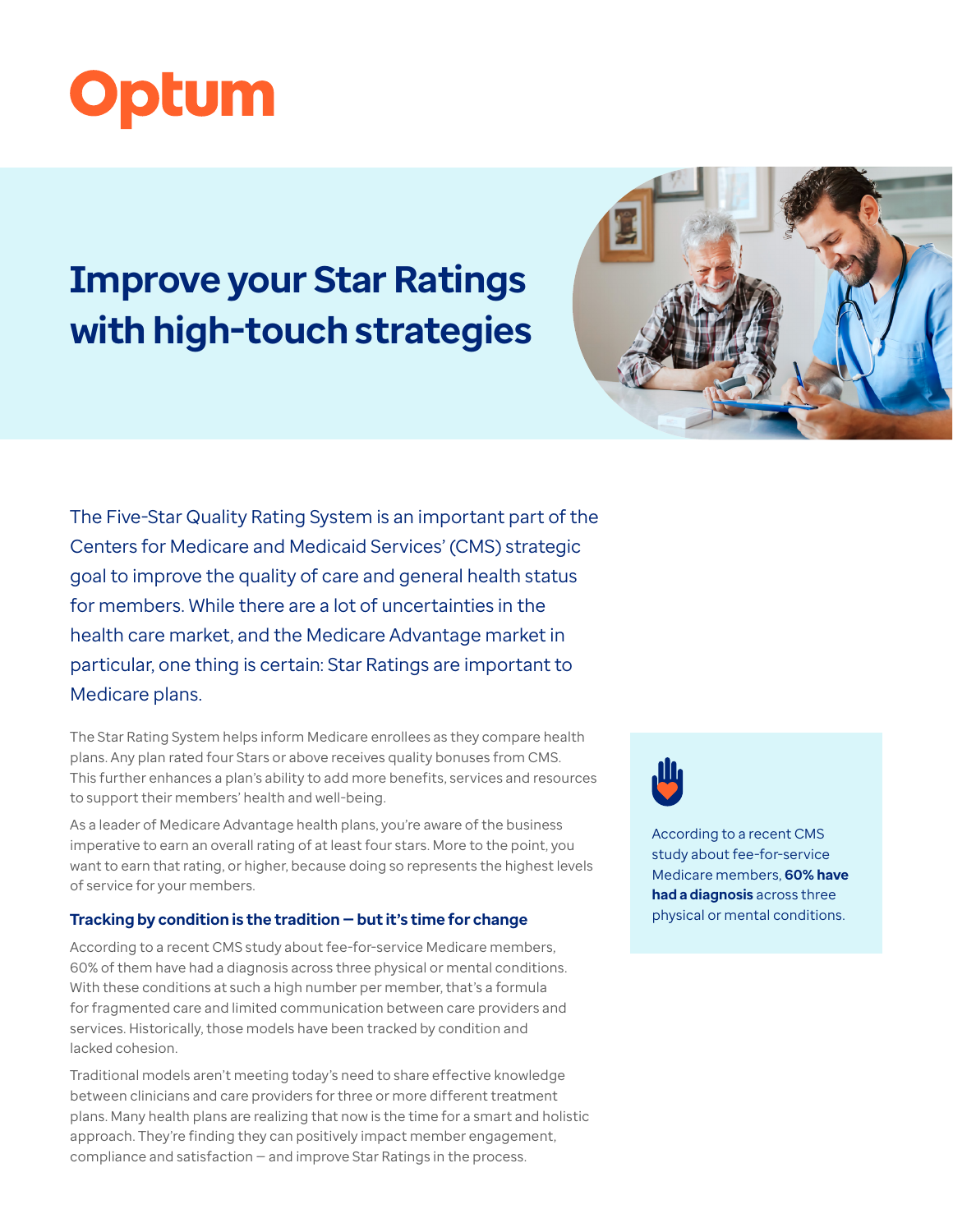## **From fragmentation to focus — for better care**

The increase in comorbidities among Medicare Advantage members requires a much higher degree of focus on case management and coordinated care. Especially during these times of intense change, health plans that want to see a steady improvement in Star Ratings need to combine a high-touch model with strategically developed initiatives.

Health plans that treat the whole person using a high-touch model find that integrating care activities delivers the right services at the right time for their members. Patients are visualized at the center of care instead of the focus being on the system.

High-touch care features multidisciplinary teams that work together to address a wide range of factors affecting a patient's health. But first, it must become standard practice for quality measures to be identified across multiple disease states. Plans that transition from the one-and-done mentality to an ongoing approach to care will bring multifaceted and cost-effective care to patients who require significant levels of care.

# **Activities designed to improve health outcomes and care coordination**

High-touch care isn't necessarily about constant interaction between the patient and the provider. It also means care that's delivered in the way that resonates with the patient. It means communication at the right time, with the right people, and using that information to provide safe, effective care to the patient. It's care coordination at its finest.

This is where provider engagement becomes even more crucial. Much of your plan's Star Ratings are linked to the patient–provider experience. Contact your provider network to learn what kind of support your plan can provide to impact the high-touch approach to care.

The best care coordination navigates the often-disjointed landscape of current health care systems. It needs to be driven by primary care physicians and specialists, which is key to improving health care outcomes for patients. Coordination involves organizing care activities and sharing that information with the care team.

Health plans can collaborate closely with care providers to support patient access and health through:

**Data sharing**



**Year-round electronic chart collection**



**Quality incentives** 



**Field-based practice resources**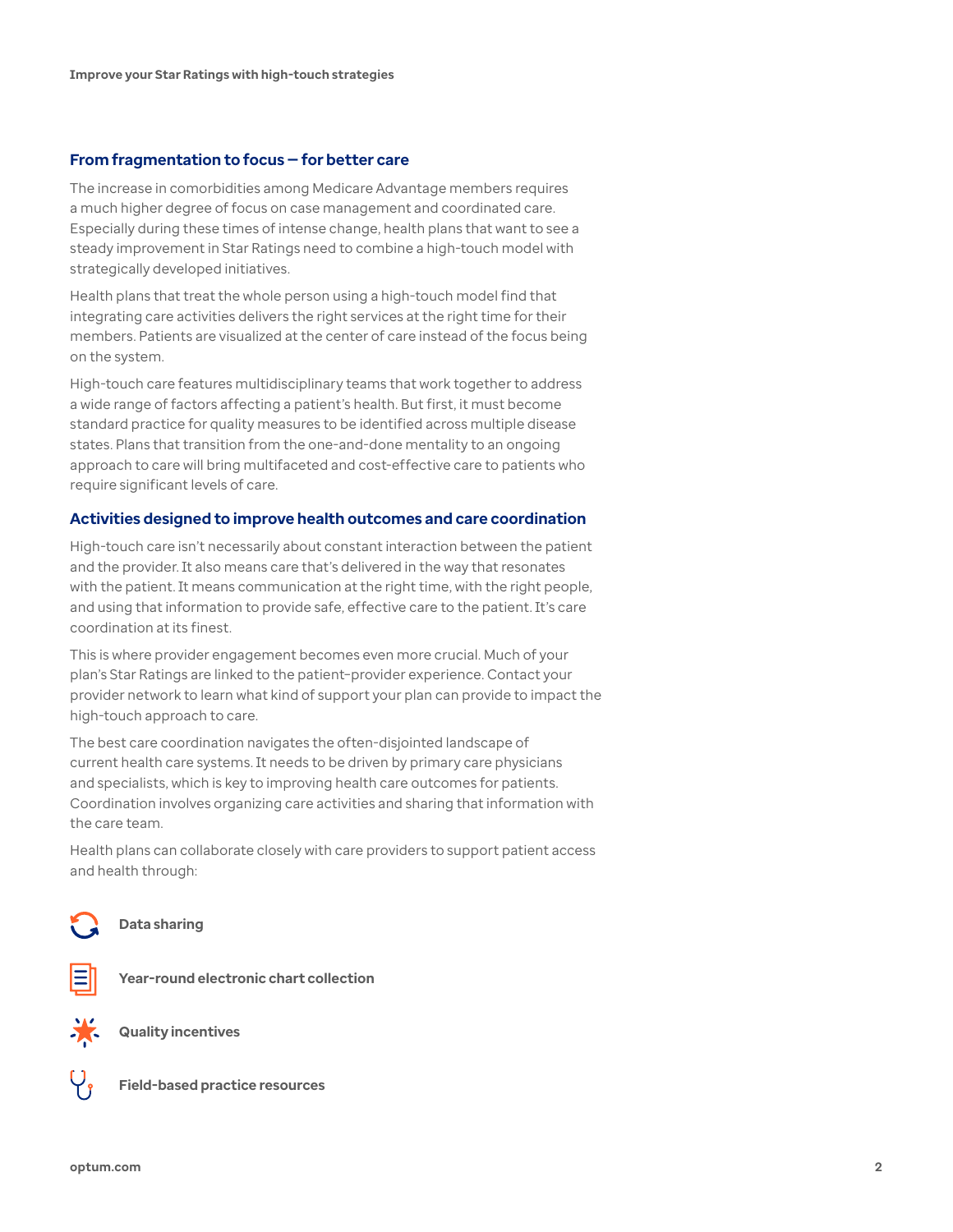It's vital to deliver a personalized experience that helps Medicare members and their caregivers more easily navigate health care. Doing this requires removing barriers that might otherwise be a burden as patients seek to manage their complex health needs, complete recommended preventive care and make the most of their health.

# **Take the holistic approach to improve quality health care outcomes**

Each day, 10,000 people are aging into Medicare, and chronic diseases remain a major challenge for this aging population.<sup>1</sup> With multiple conditions affecting a large number of them, it's imperative to consider treating the whole person. A holistic approach to managing multiple comorbidities and chronic diseases aids in reducing acute care episodes.

Implementing a holistic approach can help improve health outcomes and quality measures for Medicare Advantage members. The Optum® HouseCalls program uses a few modalities that can help improve health care outcomes, including:

- **• Using high-touch care models** to help encompass the whole person. HouseCalls provides patients with the choice of receiving a yearly clinical wellness visit from the comforts of home.
- **• Conducting preventive screenings,** offering a way to proactively identify issues in the early stages and possibly reduce hospitalizations.
- **• Addressing social determinants of health** and understanding the cultural and social environments of their patients helps health care providers coach them and effect behavioral change. With HouseCalls, clinicians are in the home and can see patients in their natural environments.

# **The potential impacts from COVID-19**

A recent CMS report referenced the concept of "patients over paperwork."<sup>2</sup> With the impact of COVID-19, flexibility has become the guiding light to patient interactions and putting their needs first. Thus:

- The value of member-centric care delivered through telehealth services during the pandemic may lead to long-term telehealth expansion in the future
- There's been an increase in safety measures for clinical employees and health plan members to mitigate the risk of spread
- Certain benefit requirements have been relaxed during the pandemic

## **Proving your high-quality plan with Stars**

As the Medicare Advantage market continues to grow and mature, points of differentiation between health plans continue to narrow. Medicare Star Ratings are one of the most effective ways to differentiate your plan in the market because they verify that your organization provides high-quality care.

It's now more important than ever for health plans to proactively manage their Star performance measures in order to improve and achieve a four-star rating and beyond. It starts by putting patients at the center of care.



## **Optum HouseCalls**

HouseCalls is an annual in-home clinical assessment for members of participating health plans. The assessment can improve performance on key Star measures and delivers an **86% Star gap closure rate.3**